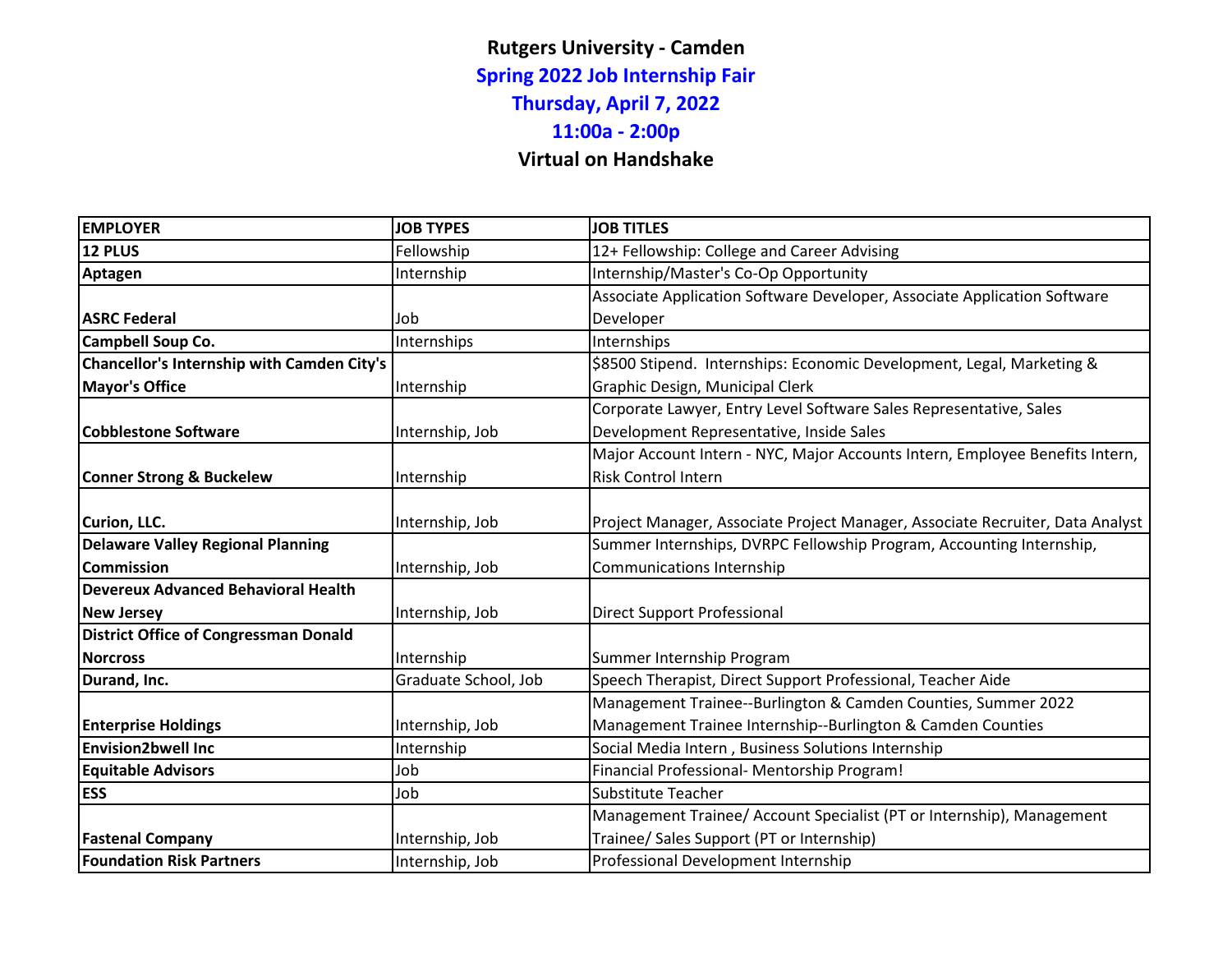|                                                |                 | Mortgage Sales Development Program (First Flyer Development Program),          |
|------------------------------------------------|-----------------|--------------------------------------------------------------------------------|
|                                                |                 | Mount Laurel Township, NJ, First Flyer Mortgage Sales Development Program      |
|                                                |                 | in Columbia, MD, Developer, System Engineer, Data Engineer, Product Delivery   |
| <b>Freedom Mortgage</b>                        | Job             | Engineer                                                                       |
|                                                |                 | Liability Claims Representative - Marlton, NJ, Business Leadership Summer      |
| <b>GEICO</b>                                   | Internship, Job | Internship, Marlton, NJ                                                        |
| <b>HBK CPAs &amp; Consultants</b>              | Internship      | Winter 2023 Intern, Full Time Associate                                        |
| <b>Jaws Youth Playbook</b>                     | Internship      | Social Media & Events Internship                                               |
|                                                |                 | Staff Accountant - Audit or Tax (Fall 2022), KM Experience 2022, Audit or Tax  |
| <b>Kreischer Miller</b>                        | Internship, Job | Intern - Spring 2023                                                           |
|                                                |                 |                                                                                |
|                                                |                 | Intelligence analysis, Computer Cience, Cyber, Mathematical Science, Business, |
| National Geospatial-Intelligence Agency        | Job Types       | Investigation, foreign Language Analysis, Communications and Public Affairs    |
|                                                |                 |                                                                                |
| <b>New York Life Insurance and Investments</b> | Job Types       | Entry Level Financial Services, Associate Partner: Management Fast Track       |
|                                                |                 | Lead Early Childhood Teacher, Academic Tutor for Elementary (K-8), Ministry    |
| <b>Next Generation Ministries</b>              | Internship, Job | Internship                                                                     |
|                                                |                 |                                                                                |
| <b>NJ Department of Children and Families</b>  | Job             | <b>Family Services Represenative Trainee</b>                                   |
| P.I.L.O.T. Services                            | Job             | Direct Support Professional (DSP)                                              |
| Pennsylvania State Police                      | Job             | Pennsylvania State Police Trooper                                              |
|                                                |                 | Investment Accounting Analyst - (Hybrid Opportunity), Operations Analyst,      |
| <b>SEI</b>                                     | Job             | AIFS Investor Services - (Hybrid Opportunity)                                  |
|                                                |                 | Management & Sales Summer Internship - Nationwide, Management & Sales          |
| <b>Sherwin-Williams Company</b>                | Internship, Job | Training Program - Nationwide                                                  |
| <b>Strother Enterprises, Inc.</b>              | Job             | Line Cooks, Prep Cooks, Cashiers, Sandwich Artists, Stewards                   |
|                                                |                 | INTERN - Fixed Operations [Business Management and Business Analytics] (1      |
| <b>Subaru of America, Inc.</b>                 | Internship      | Year)                                                                          |